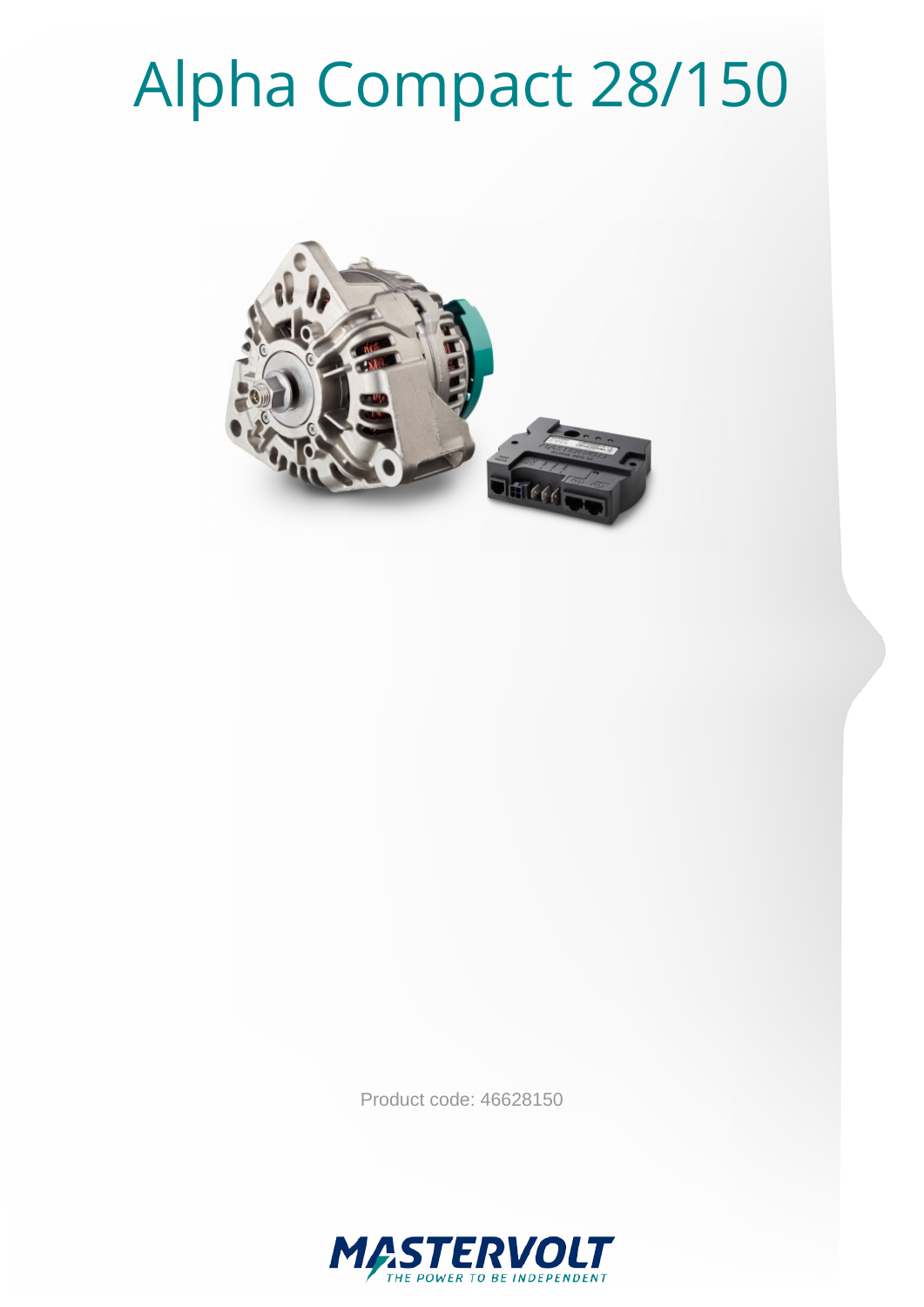Alpha Compact alternators are optimized to deliver continuous high power output in energy storage applications. Combined with our Alpha Pro regulators, they create a high performance, plug-and-play charging solution. This combination is suitable for all battery types, including Lithium Ion.

These automotive style alternators offer many advantages. Most manufacturers offer a second alternator option, better known as PTO or Power Take Off option. This provides a straight-forward way to add an Alpha Compact as a second alternator. Alternatively, the stock alternator can be replaced with an Alpha Compact to obtain a powerful, MasterBus enabled 3-step charger.

#### **High performance plug & play alternators**

Compared to conventional alternators, Alpha Compact offers lower weight, smaller dimensions and reduced fuel consumption. This is made possible by its open construction with double internal fans. An integrated temperature sensor controls the operating temperature.

#### **Models**

The Alpha Compact series consists of 7 models in 12 V and 24 V. The models with suffix " VP" are a perfect fit for Volvo Penta engines. Finding the right alternator for a specific application can be challenging. Please feel free to contact Mastervolt for assistance, we are happy to help you.

#### **Accessories**

The Alpha Compact 14/200 and Alpha Compact VP models are fitted with a multi-groove pulley as standard. Other Alpha Compact models come without pulley. Mastervolt offers a complete range of multi-groove pulleys.

#### **Applications**

Worldwide use in marine, mobile, infrastructure and industrial applications.

#### **Features**

- · Plug and play solution, with Alpha Pro III regulator included.
- · Suitable for high ambient temperatures.
- · Patented magnetic design.
- · Up to 40 % lighter and 25 % more compact than conventional alternators.
- · Up to 30 % lower fuel consumption.
- · High charge current at idle RPM.
- · Cable and electronics protected against oil, moisture and dirt.
- · Wide range of accessories available.
- · Original Equipment quality with full 2 year warranty.